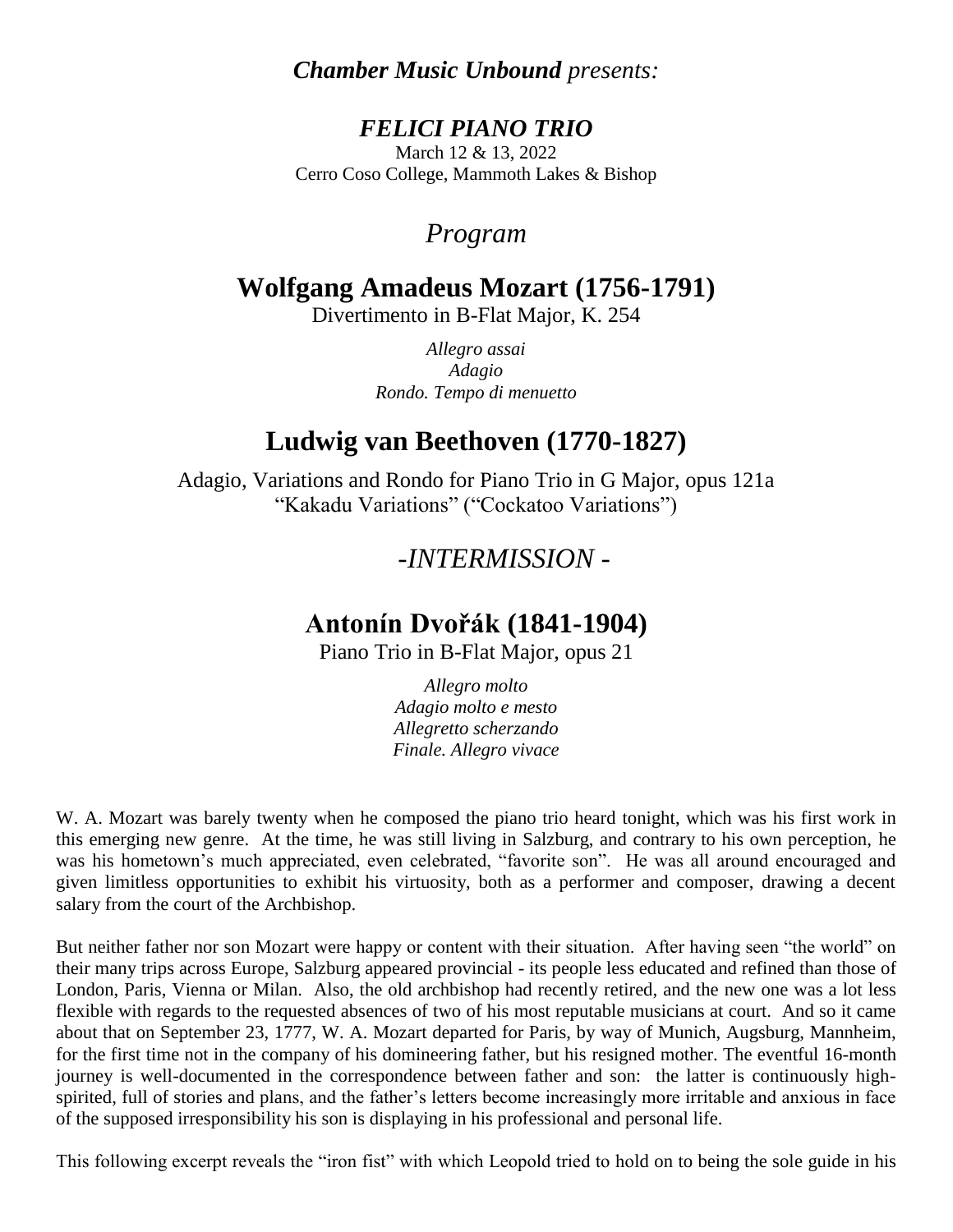son's development as a musician - well into Mozart's adulthood and artistic maturity.

*It is better that whatever does you no honor, should not be given to the public. That is the reason why I have not given any of your symphonies to be copied, because I suspect that when you are older and have more insight, you will be glad that no one has got hold of them, though at the time you composed them you were quite pleased with them. One gradually becomes more and more fastidious.*

No wonder the now 22 year-old Wolfgang was rebelling on his first "solo-outing" to Paris. He was neither a child nor a teenager anymore. He received a salary from the Salzburg court and he had completed at this point a number of works that would become immortal, like his early opera "La Finta Giardinera", the famous "Haffner Serenade", some early piano concertos and the five violin concertos. One of the works that Wolfgang carried in his luggage to Paris, and which he surely performed several times en route, was his first piano trio in B-flat Major, which was completed in 1776.

It is nice to know that Mozart chose this trio to accompany him on this momentous journey. He must have felt that it was both representative of his best work to date as well as a novelty in more general terms, since the piano trio genre was only at the beginning of its development. Wolfgang was proud of this piece, and I imagine that he played it a lot with the new musical friends and acquaintances he made along the way to Paris.

The "Divertimento" successfully combines elements of the early piano and violin concerto style into a lovely piece of chamber music. And it is clear that the young composer forgets that chamber music should be written with an eye to its marketability to amateur musicians looking for home entertainment... Instead of writing parts that can be easily played and combined, Mozart composes music that can be easily listened to because it is so sparkling and entertaining (therefore the unusual title "Divertimento"?). Maybe this explains why Mozart published only six piano trios, whereas his revered elder colleague, Joseph Haydn, produced 45 of the same.

In any case, this delightful piece shows the young composer as a fearless innovator. In spite of his youth, Mozart has already absorbed a multitude of stylistic tools to shape his very own and unmistakable musical language, which gives voice to his irrepressible and contagious *joie de vivre.* 

- *Notes by Rebecca Hang*

The time between Beethoven's first conception of this set of variations and its eventual publication 20 years later was a turbulent one: the composer witnessed the onset of the Napoleonic Wars in 1803 and the French occupation of Vienna in 1805; he reacted artistically to the rise and fall of Napoleon (with his "Eroica Symphony") and was to experience firsthand the Congress of Vienna, in which the political order of Europe was "re-shuffled".

For Beethoven's artistic development, the post-Congress years between 1815-19 were a time of personal crisis, as he lost a large segment of his audience, who turned to lighter forms of musical entertainment. Rather than engaging with Beethoven's newest works, Viennese music lovers followed the hedonistic trends in society at large that marked the Biedermeier period; they sought out easy entertainment to forget about the frustration of individual freedom and suppressed violence in the Austro-Hungarian Empire. They embraced Italian composers such as Rossini, or lesser-known Austrian composers who would furnish them with a continuous supply of 'fresh' dance music.

And while Beethoven's compositions became increasingly serious through his middle period, the *Kakadu Variations ("Cockatoo Variations")* reveal the iconic composer as a man who is capable of looking at the world with a good sense of humor. These brilliant variations furthermore demonstrate how genius can transform a pop tune into a profound work of art.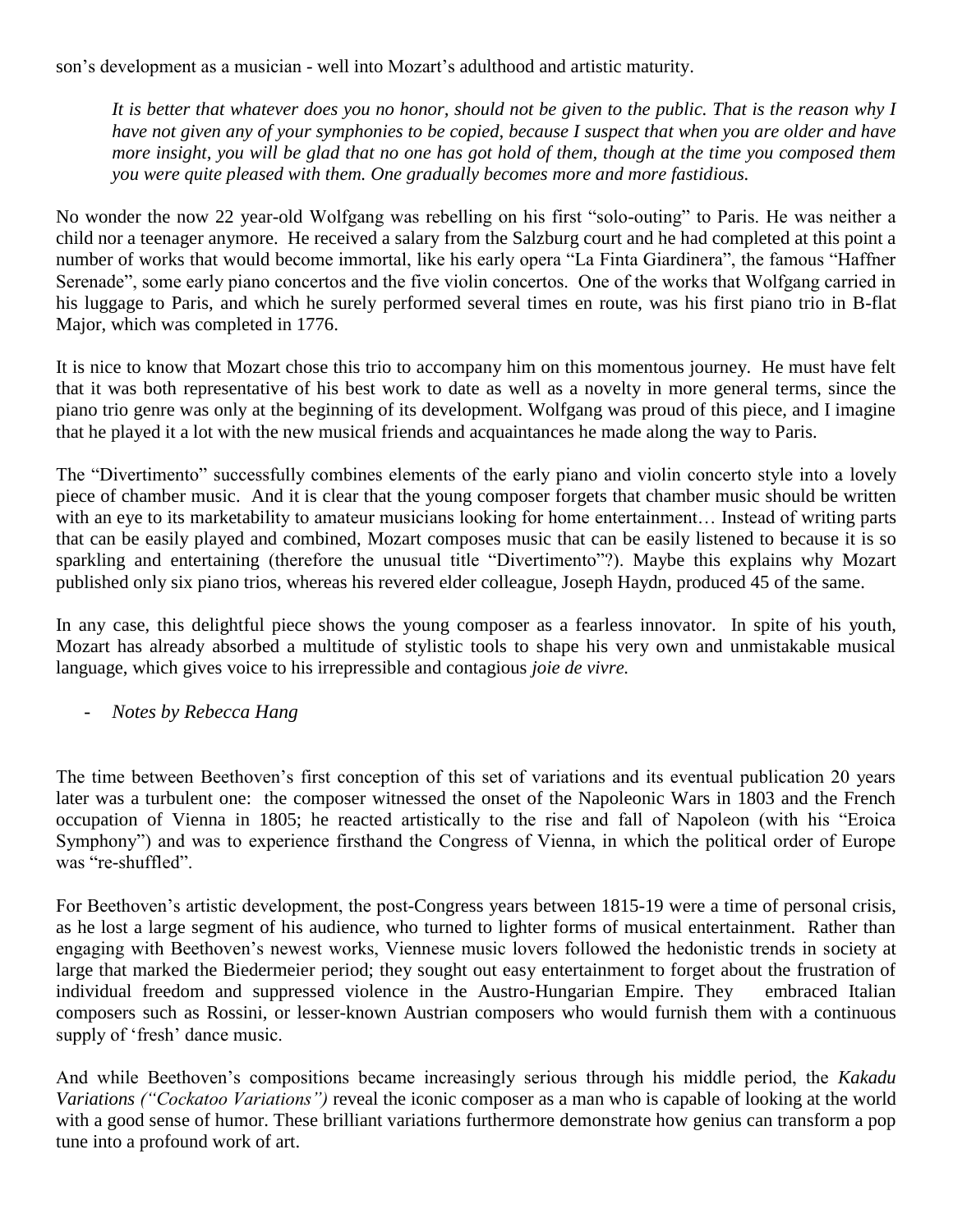The slow and somber introduction that opens the *Kakadu Variations* strikes us as "mock-serious" as soon as we hear the lighthearted, folksy theme: a popular tune from Wenzel Müller's light opera *The Sisters of Prague*. Müller, although virtually unknown today, was at the time a prominent Austrian Kapellmeister and composer, the director of the *Leopoldtstädter Theater* in Vienna between 1786 and 1830. The most prolific and most popular of all the theater composers of his time, Müller produced a startling number of 'street hits.'

The exact date of composition for Beethoven's variations remains a mystery, but it is now assumed that Beethoven wrote the *Kakadu Variations* originally around 1803 and revised them in 1816, during his period of creative drought. He only offered them to the publisher Gottfried Härtel in 1823 with the following note attached: "I send you some Variations with an introduction and coda for piano, violin and cello on a wellknown tune by Wenzel Müller. And although they are from my earlier works, they are not bad."

The particular aria Beethoven chose to base his variations on, "Ich bin der Schneider Wetz und Wetz" ("I am the busiest tailor in town"), bears strong resemblance to Mozart's *Papageno* aria (from the "Magic Flute"), and the two sets of lyrics share a humorous gist. In the ears of the listeners of the day, Müller'song would have actually evoked some PG 13 overtones. Nobody seems to know where the nickname *Kakadu* originated, but maybe the PG 13 lyrics necessitated an intercession by an early publisher? (The cockatoo is, after all, a monogamous bird – very unlike the protagonist of the above mentioned aria...)

Through Beethoven's variations, Müller's straightforward melody underwent a final metamorphosis which gained it immortality. After the serious introduction, Beethoven certainly captures the light-hearted spirit of the original tune. Yet it is evident from the first theme statement in the piano, that Beethoven's goal is to ennoble this charming, but simple musical idea. As for the variations themselves, they run the full gamut of expression, allowing each instrument its time in the limelight until finally they culminate in a sparkling coda where all three instruments join in a charming, and at times raucous, *gigue*.

### - *Notes by Rebecca Hang*

Work and play, seemingly polar opposites in our human experience, unify the creative process of great musicians. **Antonin Dvořák**, the son of a Czech butcher and innkeeper, discovered his love for music as a young child, learning to play the violin. His father, who loved the zither, nurtured his son's musical talent - until the boy expressed the desire to make music his profession. Unable to imagine how the oldest of his nine children could ever earn a living from making music, father Dvořák sent the thirteen-year-old off to the nearby town of Zlonice to learn the trade of butchery and improve his German, an important second language for all Czech subjects of the Austro-Hungarian Empire.

So, over the course of the next two years young Antonin completed his apprenticeship as butcher while living with his uncle's family. But the boy also had the good fortune to find a determined supporter in all matters musical in his German teacher: Anton Liehmann was a well-rounded musician and a strict instructor, something young Dvořák didn't mind at all. Liehmann competently taught the teenager piano, organ, viola and music theory. He introduced Dvořák to the great music of the German tradition, in particular the music of Beethoven. When father Dvořák became suspicious, he sent his son a little further away, to the German speaking town of Kamnitz, where he lived with the family of a local miller, whose son in turn moved in with the Dvořáks. Antonin was happy in Kamnitz and quickly discovered in the church's choir director a "second Liehmann," who continued to further his studies of music, on the organ and in theory.

Upon his return home, father Dvořák insisted that the sixteen-year old practice his trade as butcher. Eventually though, he was swayed to let his talented son move to Prague, where he would study to become an organist, the most solid and practical of musical callings. For two years Dvořák attended the organ school in Prague, and earned his degree as a church musician, living all the while in abysmal poverty. After graduation (as the second best student) he looked for work in one of the many churches of Prague, but couldn't find any.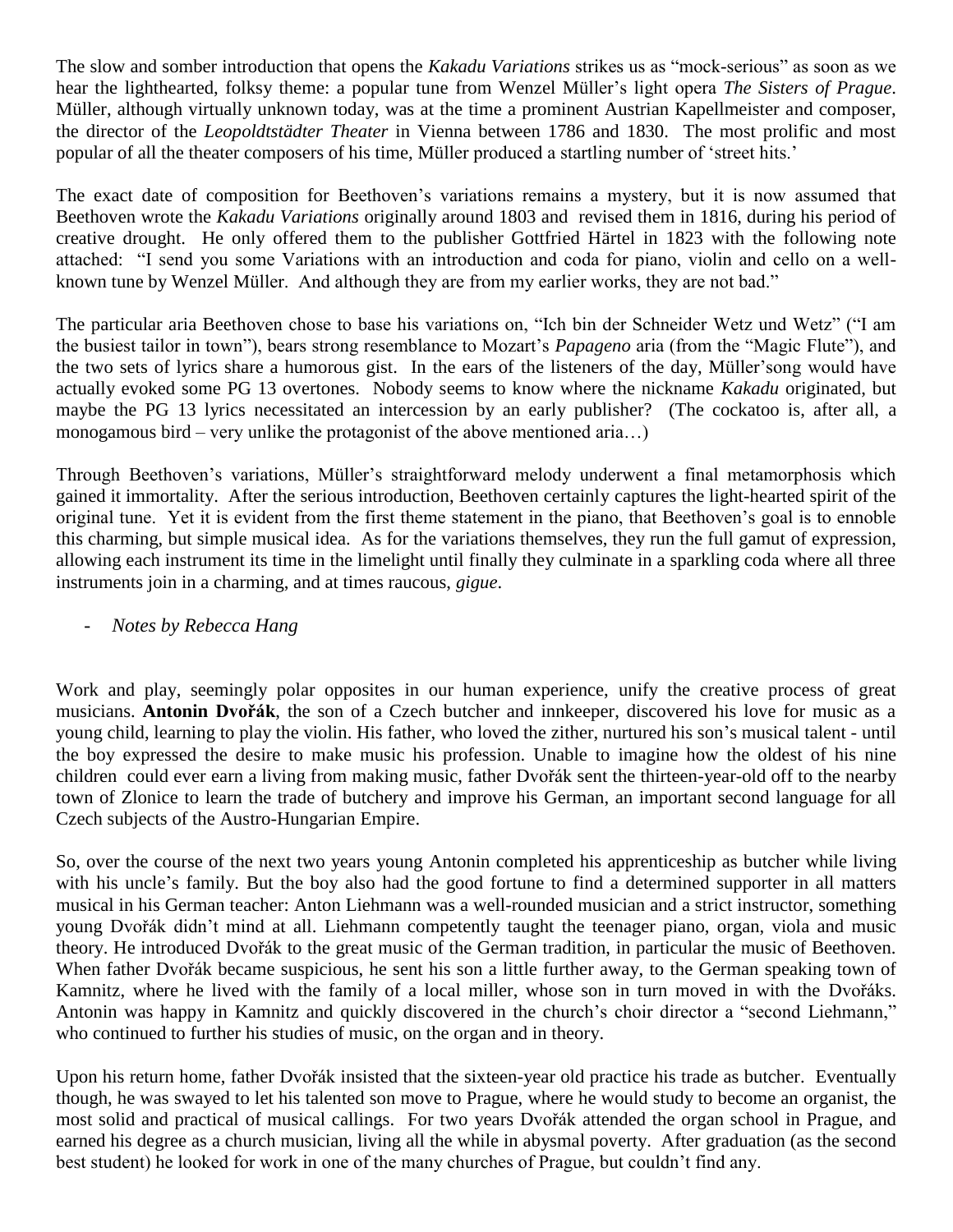During the next decade, Dvořák would cover many pages of music manuscript paper with his creative ideas, while trying to make a living playing the viola in a small private orchestra that would entertain the patrons of various inns with waltzes, polkas and the like. When this orchestra was engaged as the theatre orchestra in 1862, Dvořák became its principal violist (one of two) and earned salary so meager, it wouldn't even cover his very modest living expenses. In order to get by, he taught individual music lessons and substituted as organist.

Outside poverty and inner growth of musical riches marked this period of twelve years which ended in 1871, when Dvořák quit his theater job because he needed more time for composition. That year saw the first public performance of one of Dvořák's works, which soon led to his first big success with the cantata "Hymn: The Heirs of the White Mountain", in a performance by the 300-member-strong *Hlahol Choir* in 1873. This setting of a patriotic poem by the Czech poet Vítězslav Hálek yielded a composition of strong emotional resonance, in which Beethovian humanism is put in the service of Czech nationalism - with all the optimistic belief that the young composer had in humanity in general, and in his Czech people in particular!

Even though his opera "King and Charcoal Burner" was rejected shortly thereafter by the theater administration on grounds of "un-playability", the now thirty-year-old was not discouraged. In November he married his former piano student Ana Čermáková, and undeterred, set out to re-compose the entire opera…

There are a only few instances in the history of music, where rejection leads to such a complete and productive turn-around in a composer's creative approach as in Dvořák's case: he shed his (self-proclaimed) "crazy period," which was largely influenced by the music of Wagner and Liszt, and rewrote his opera in a style that must be deemed as more representative of his "true self". In November of 1874 an entirely new and improved "King and Charcoal Burner" was given at the National Theater and Dvořák's career took a decisive turn: his first work appeared in print, and in the course of just a few weeks, Dvořák composed his first *Piano Quartet, opus 23*, the immortal *Serenade for Strings,* and our *Piano Trio opus 21.*

The trio's eloquent language is unmistakable Dvořák: it is a well-balanced mix of German forms and Czech melodicism, which unfolds its magical charm promptly with the first theme. It serves, retrospectively, as a reminder that the pentatonic melodies associated with the composer's "American" works represented "Czechness" for their creator as well… Poignantly rhythmical figures appear throughout the first movement, giving it an air of lyrical playfulness as well as allowing for vigorous energy to gain momentum. The development section shows Dvořák's harmonic skills, undoubtedly shaped by his studies of Schubert's compositions, in establishing fresh contexts for his principal musical material.

The second movement, *Adagio molto e mesto* (very slow and sad) is one of the most touching slow movements in Dvořák's entire chamber music output. Its G Minor tonality brings to mind of course Smetana's only piano trio in the same key, composed to commemorate his young daughter's passing. Like the Smetana family, the Dvořáks suffered deeply from the loss of their three first-born children. But the *Adagio's* sadness never drifts into sentimentality or pathos. Rather, its ardent lament expresses sorrow with a familiarity that we understand intuitively. The piano trio, with its intimate yet varied instrumentation, seems best fit to translate into sound this archetypal grief, the piano stating a sad fact which is lamented then in the cello and finally transcended in the violin. By the time Dvořák reaches the far away key of A Major, our sadness has given way to hopeful longing, which is sustained almost until the very end, at which the inescapable reality of G Minor reminds us of our emotional point of departure.

The ensuing *Allegretto scherzando* gently dispels the shadows of the *Adagio*. It oscillates (maybe a little naively, but certainly creatively) between adherence to the form of a Beethovian *Scherzo*, and a melodic content that seems to want to dissolve this very form. Dvořák, for the first time here, evokes the characteristics of the Pan-slavistic *dumka* (an instrumental piece with a ruminative, melancholy character, interspersed with sections that are cheerful and ebullient) which will play a prominent a role in Dvořák's later output, culminating with the composition of the *Dumky Trio* in 1892, just before his departure to America.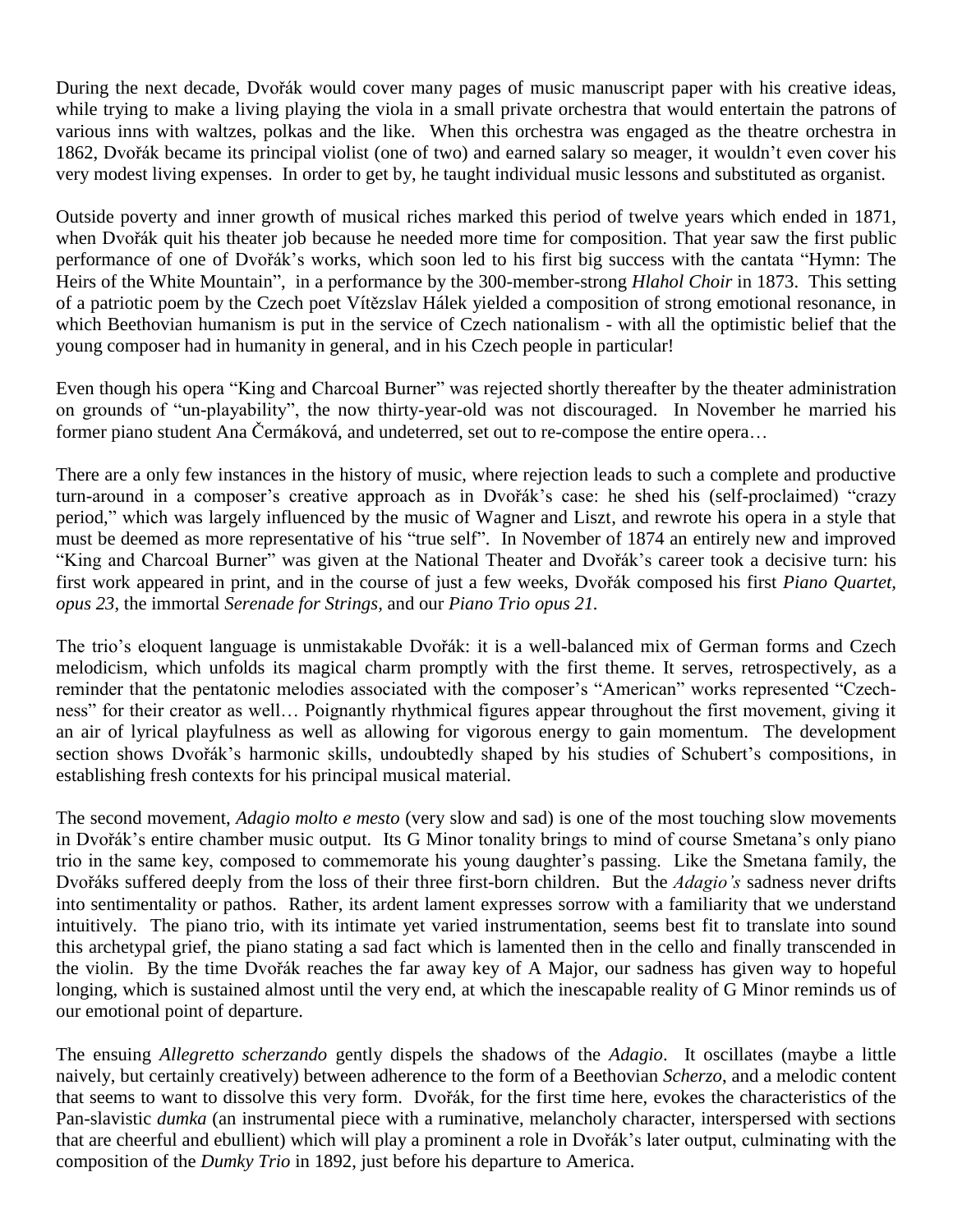Only the *Finale* movement reveals that our trio is, after all, an "early" masterpiece, as Dvořák tries to integrate cyclical features (references to earlier movements) into the dramaturgy of a convincing conclusion. The excessive wealth of the composer's melodic invention becomes almost an obstacle in creating stringent formal cohesiveness, but it sure makes for entertaining listening…

Was it play, was it work for Dvořák to create music of lasting value? Surely it was both, and for us lucky listeners of the 21<sup>st</sup> century, Dvořák's music continues to serve as a reminder of the possibilities of reconciliation: humanism with nationalism, material poverty with intellectual riches, folklore with artistic refinement. Dvořák's work reminds us that they are not mutually exclusive, and that out of their integration great art is sometimes born.

- *Notes by Rebecca Hang*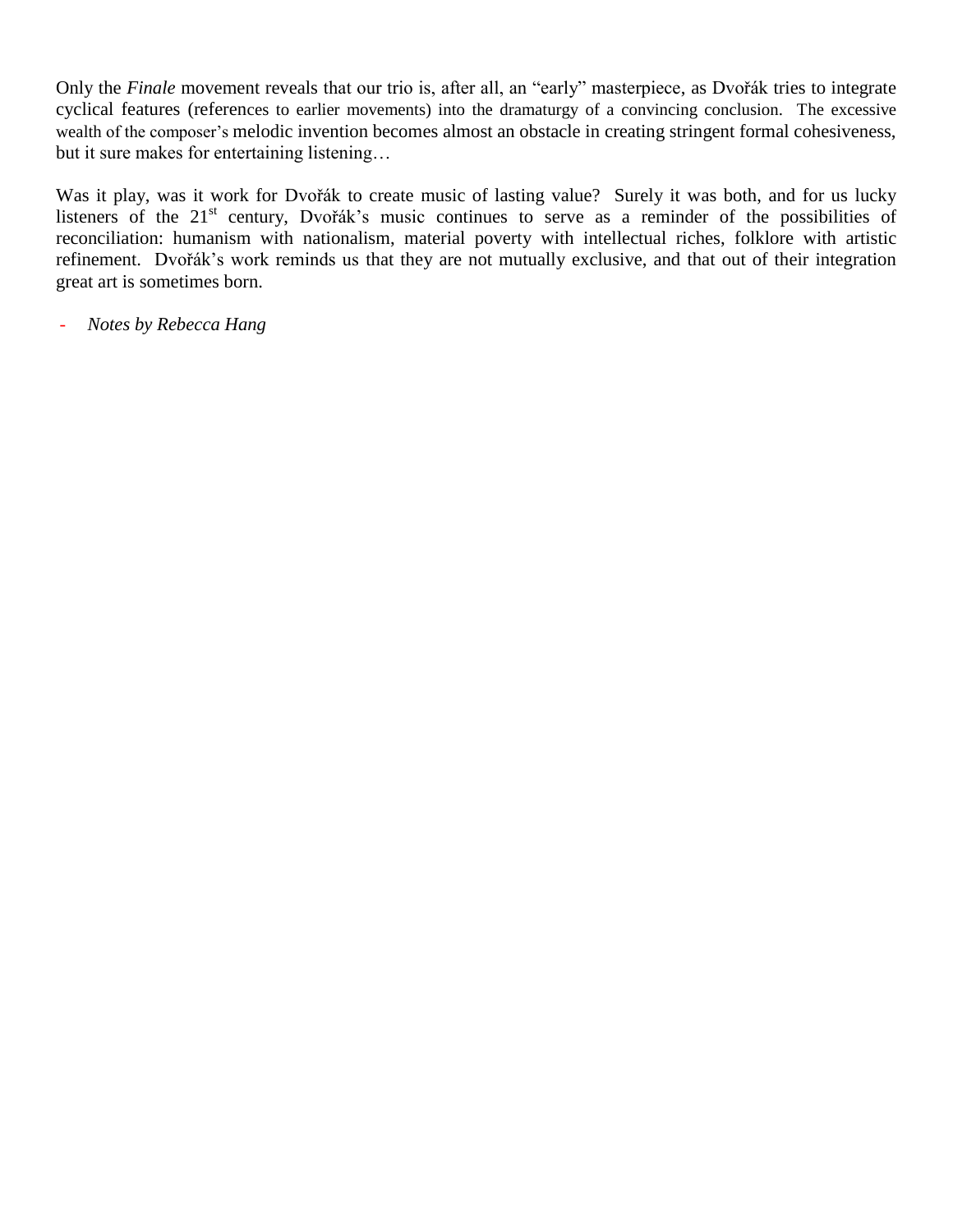## **Thank you to our donors – CMU is a 501(c)3 nonprofit organization**

The following is a list of gifts received between January 1, 2021 and March 11, 2022 We strive to have a complete and accurate list – we apologize for any errors or omissions. Please notify us with corrections

### **Distinguished Donors**

Hilda Herrera Adler Anonymous Jo Bacon John Cunningham in memory of Evanne Jardine Roy & Jane Gillam Joyce P. Kaufman & Robert B. Marks Roger & Ruth MacFarlane Valerie Mackay, in memory of Robin Mackay Donald Sage, in Memory of Jodi Sage

#### **Sustainers**

The Green Foundation Jim Parker & Debb Campbell Ralph Rea & Neta Gagen, in memory of Patti Rea Dr. Lynne Roe, in beloved memory of Dr. James Roe Sharon Schuldt E.L. & Pat Smoogen Tony & Sherryl Taylor Elizabeth Tenney, in memory of Jim Tenney

### **Guarantors**

Brigitte H. Berman Maxine Binn & Joseph Merriman Sharon & Malcolm Clark Kris & Patrick Ellingsworth Lorrie Gould Willi Hasle Julie Hurndall Yost

### **Benefactors**

Derek & Rachel Benham, in memory of Herb Benham Jr. Bea Beyer Boeing, Inc. Jan Clausen & John Lohr Bill Curtis & Helen Shepherd Bill Danielson Jane Deming Fund Marlene & Everett Emerson Patsy & Bob FitzGerald Cathy & Rich Foye Collette Gaal Phyllis Gaal Nina & Bill Graham Richard & Maria Grant Hedi & Bernhard Hang The Light Action Foundation

Lo Lyness & Kjell Nelin Mammoth Elementary School PTO Mammoth Lakes Lions Club in honor of Elliott Thompson Mammoth Lakes Noon Rotary Club Foundation Music Society of the Eastern Sierra Paul & Kate Page A.K. & Fran Rogers Sheryl Saari Jan & Erik Simpson Arthur Tweet, in loving memory of Thea S. Tweet Betsey Tyler Volunteer Eastern Sierra Scott & Jennie Walker OJ Zeleny, in memory of Don Zeleny

### **Sponsors**

Lois Alexander Sharon Alper, in loving memory of Gordon Alper Debbie & Mike Boucher K.Y. Shen & Mary Bresnan Peter & Roberta Cummings Paul Cushing & Kurt Bomke Gene & Patricia Diamand The Kirsonis Family Wes & Katie Hawks Dick & Joanne Hihn Jean & Jim Holden David & Caroline Hui June Kronholz & Edward Lanpher Tina Kun Lee Vining Elementary PTO Doris Lin & Helmut Grigereit Ronald Maurer in memory of Benny Meredith Corporation Foundation Carolyn, Jim, Kimberly & Charlie Mitchell in memory of Patti Rea The Moberly Family Gerard & Sharon Oliveira Marilyn Oltmans & John Shepherd Orange County Community Foundation Gayle Rosander & William Bjorklund George & Patricia Savage Tom & Hilary Schroeder Gloria Sherwood John Wehausen & Carolyn Tiernan Marcia & Bob Weiland Bryce & Wilma Wheeler